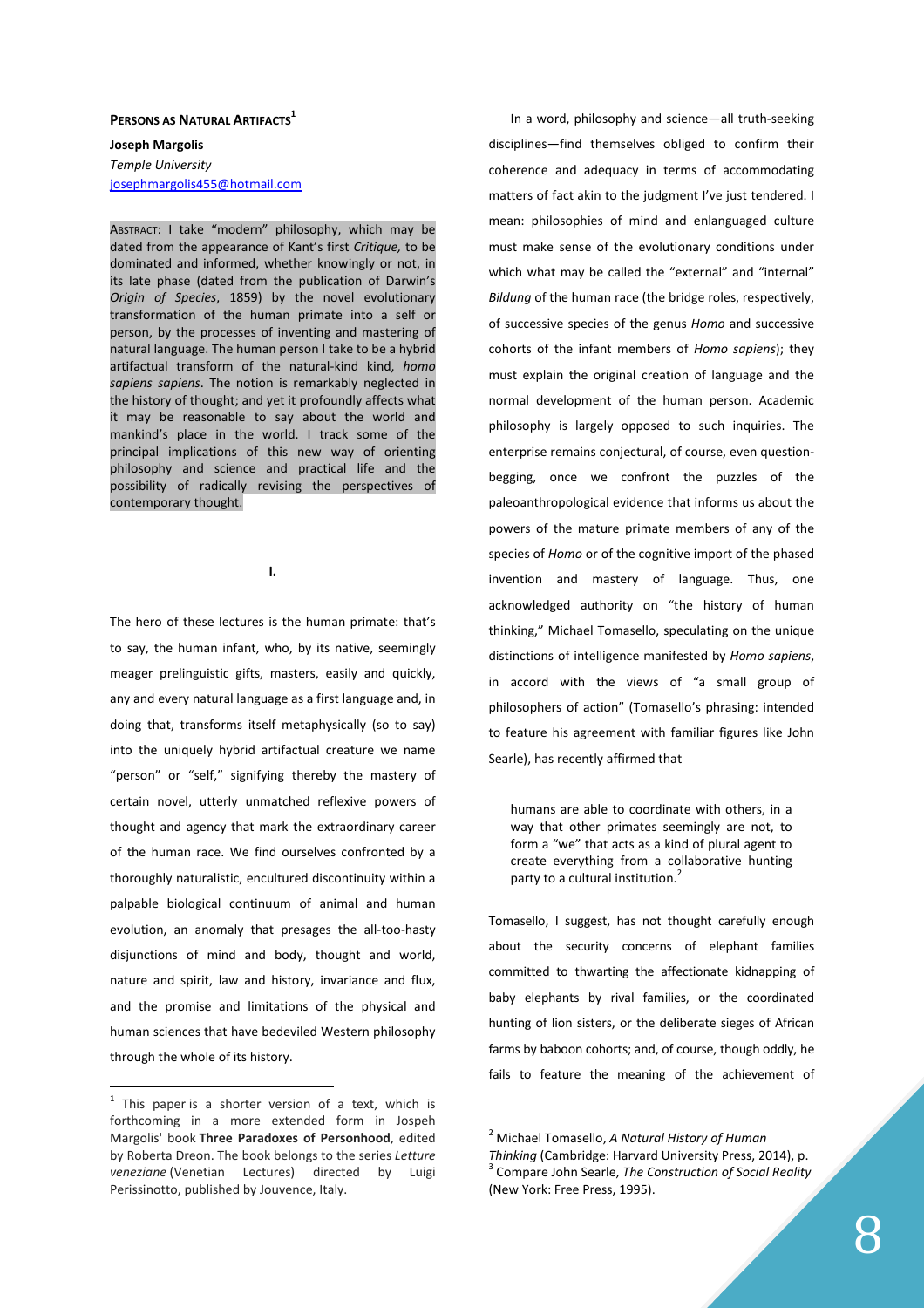language itself, which would have obliged him (and us) to justify the problematic demarcation between primate- and person-level skills.

By and large, this is a neglected matter among linguists and primatologists alike. Still, at least one small finding seems reasonably clear: Tomasello has too low an opinion of the "we" capacities of non-human mammals; he discounts too easily the intelligence of animals and he does not examine closely enough the meaning of the hardwon achievement of the human infant. The lesson I suggest we ponder is no more than this: natural language may be, at least on the sparest of evidence, an exclusively human achievement—an invention in some important measure (admittedly unexplained), not an original biological gift of any kind (*pace* Chomsky); it's a "mental" (say) biologically evolved or somehow suddenly contrived genetically achievement that, in the last analysis, is the *recto* side of the self-transformation of the primate members of *Homo sapiens* into persons (arguably, of *Neanderthalensis* and other barely glimpsed species as well); and, most important, its distinctive features answer always to the startling fact that, as cultural artifacts, persons can claim no natural niche or *telos* in the world they share with animals, compellingly fitted to some normatively enabling environment.

Their languages, I say, must be distinctly and conveniently flexible, in order to accommodate (as we discover) *whatever* continually invented novel ways of living in, and transforming, the world happens to mark the human career. My point is no more than that language and personhood defeat any chiefly biological model of evolution: man is a hybrid creature, mingling biologically and culturally acquired abilities, and the race itself must continually offset its penchant for fixity (both practical and theoretical) in a rapidly changing world. It seeks to preserve the functionality of ordinary language, by compromising with its seeming adequacy and precision, wherever its shortcuts and knowing inexactitudes appear benign enough and even advantageous. It tolerates a considerable measure of vagueness, error, indeterminacy, distortion, openness to diffuse usage, diversity,

inconsistency, contradiction, inexactitude, vacuity, and sheer ignorance, at the same time it pursues all the forms of precision, accuracy, strict conditions of truth and validity that it can muster. The first of these functional competencies I name "mongrel language": I believe our survival requires its distinctive contribution, and therefore regard it as a profound mistake (memorably, Wittgenstein's, in the *Investigations*) to think that the rational progress of our form of life (and language) requires the gradual elimination of mongrel and philosophical intuition. (I shall come back to this concession.)

But is Tomasello speaking of the *primate* creature (*homo sapiens*)—as, explicitly, he seems to affirm—or the enlanguaged transform (of human primates) that we call a "person"? His own allies have no access to mature prelinguistic human primates of any kind—nor does he, nor do we. There *are* no such creatures to encounter now, even if we concede the familiar stalemate that accompanies speculations about "wild children." Tomasello does not answer: he cannot answer—on the strength of his own resources. There is no way to distinguish primate from person except by subtractive conjecture *from* whatever *we* now concede to be given by the acquisition of language. If we grant the conceptual and cognitive gap that Tomasello himself affirms, between the great apes and man (as we now encounter *Homo sapiens*—that is, ourselves), then it's entirely reasonable to concede *both* that language is decisive for the formation of persons as well as for the fully determinate self-referential competences uniquely confined to *Homo sapiens* (if indeed they *are* uniquely manifested by humans) *and* that prelinguistic man was undoubtedly gifted (beyond the considerable, though still prelinguistic, communicative powers of the great apes) in some way that favored the initial onset of the invention of language.

Nevertheless, the putative "we" agent of which Tomasello speaks—which Searle and Margaret Gilbert and Raimo Tuomela (and similar-minded philosophers of diverse convictions) casually endorse—appears on both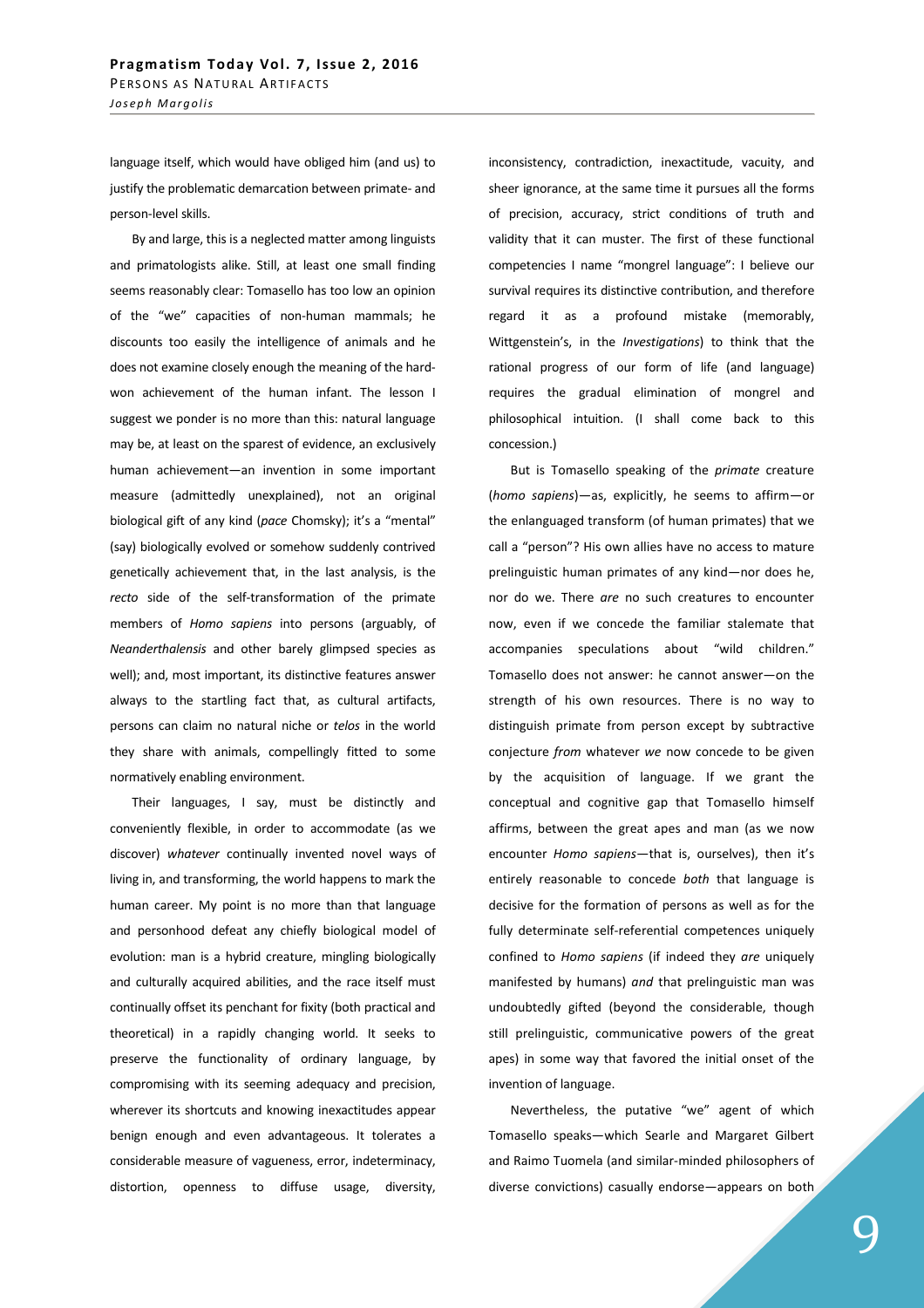sides of the primate/person divide, though in very different guises. The fatal error appears already in George Mead's classic analysis. Hence, what Tomasello says is trivially true on the language side and importantly mistaken on the prelinguistic side. Mead, of course, was unable to decide whether his dialectical use of the "I"/"me" schema modeled the functioning of wellformed persons *or* modeled no more than the enabling primate conditions leading *to* the very formation of persons. It's an extraordinary fact that Mead's confusion has been elevated to the rank of an essential resolution of the definitional question; in Mead's hands, the engine of the transformation rests with the acquired ability of humans to adopt the role of the "generalized other" the source of Tomasello's and Searle's "we." But languageless apes and monkeys already show an ability to cooperate meaningfully, applying what they have learned (societally, culturally) without, yet, becoming persons. They lack language, but they possess "perceptual concepts"; and if they use such concepts intelligently and cooperatively, I cannot see how they can be denied a capacity for *judgment*. I don't deny that we find it difficult to spell out the structure of animal judgment in a fine-grained way, though its general functionality tends to be clear enough. (We proceed here, of course, along anthropocentric lines. But that's a subaltern question.) I also believe that human infants must rely on perceptual concepts in learning discursive concepts (I shall come back to this later.<sup>3</sup>)

Mead characteristically fails to mark the strong disjunction, within the career of the species, of the functionalities of primate and person (and the reason for their all but ineluctable evolutionary sequence). In this sense, as we shall see, the concept of "self" or "person" is something of a mystery—in a way that suggests the relativization of the "actuality" of persons at different levels or registers of mastering discourse.

This allows for a more charitable reading of Descartes's *Cogito* than Descartes himself provides which is, also, more stubborn, conceptually, than anything canonical rationalism could possibly confirm. Hence, I regard the reception of rationality as entirely compatible with advanced animal life (viewed specieswise), though enlanguaged thought is, trivially, and momentously, confined to enlanguaged persons. Elephants, I suggest, are capable of elephantine rationality nevertheless, *in* cognition and understanding and conception and deed; they don't "think" as we think, though *we* ourselves are puzzled by our own ability as well as that of elephants.

You may protest that I've neglected animal "languages": the "language" of the honey bees, for instance, or that of dolphins or of whales. I acknowledge the disputed incipience, among chimpanzees and bonobos, of an elementary grasp of some dimension of human (natural) languages, as well as of proto-linguistic analogues of reference and predication among monkeys and apes. But I distinguish as forcefully as possible between linguistic and nonlinguistic communication, as with the semiotics of gestures (among wild dogs, that lack language) and humans (who have language). I'm prepared to yield ground wherever the evidence requires it. But, thus far, I see no need to yield much ground, and I mean to resist obscuring the theory of persons.

 $\overline{a}$ 

10

<sup>&</sup>lt;sup>3</sup> McDowell's Kantianism has led him to make no more than some very tentative concessions in the direction of perceptual concepts; but he insists that animals are incapable of *judgment*—judgment, for McDowell, is thoroughly "discursive" (enlanguaged). I say rather that, although perception need not be perceptual judgment, concepts (of any kind) are plausibly and paradigmatically ascribed (in general and certainly Kantian terms) in contexts of operative judgment: hence, to admit (or not to deny explicitly) something of the nature of perceptual concepts to animals is to admit (or not to deny explicitly) something of the nature of operative judgment to animals. The evidence challenges McDowell's artful compromise. A considerable run of current analytic treatment of he concept/judgment divide (regarding

languageless animals) is usefully addressed in Carl Sachs, "Resisting the Disenchantment of Nature: McDowell and the Question of Animal Minds," *Inquiry*, *55*, 131-147. I'm persuaded that McDowell stand in the Woodbridge Lectures is untenable—but then, so, too, is Kant, in the first *Critique*.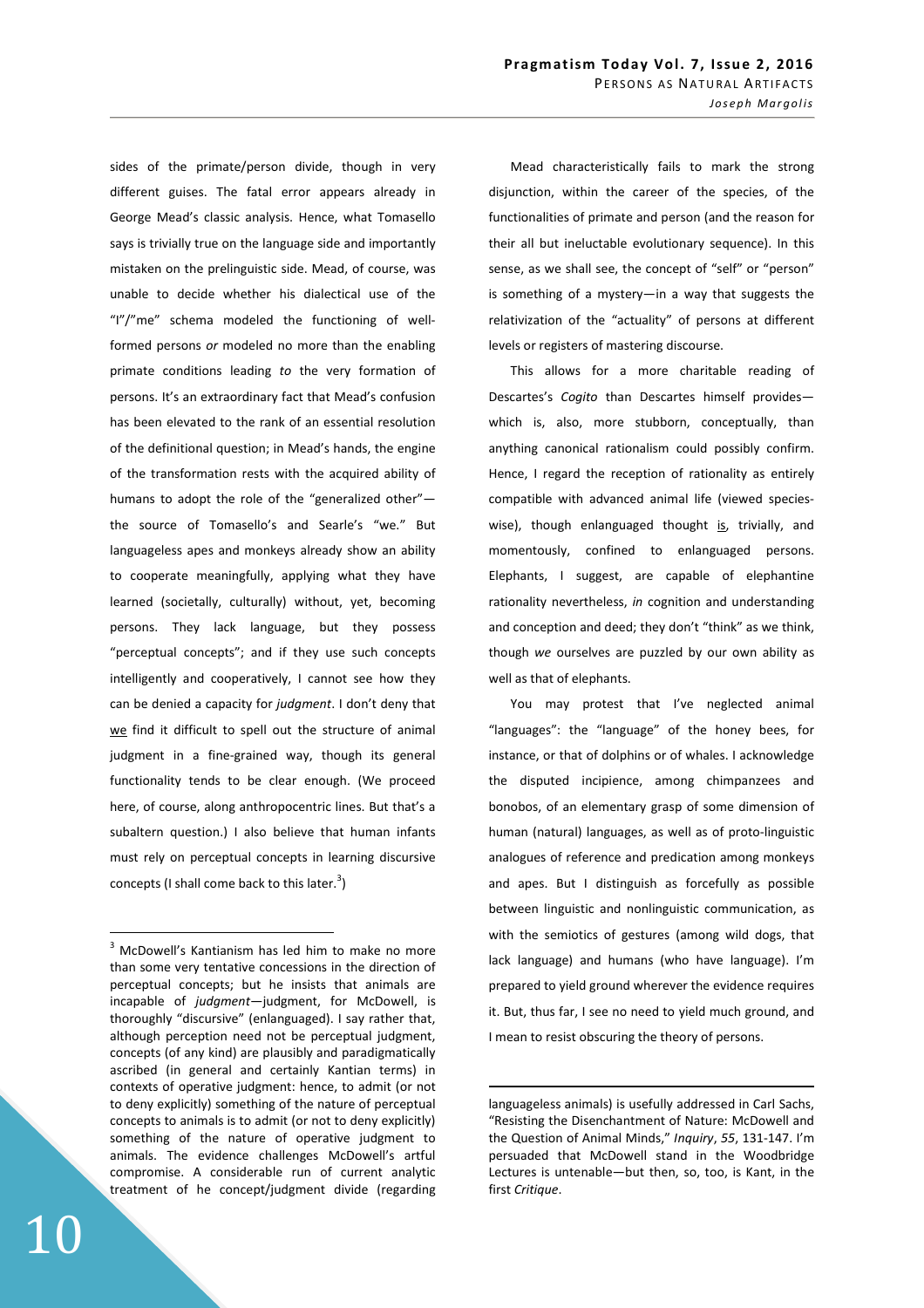It's in this spirit that I claim that our best guess at an answer holds that, whatever incipiencies approaching the determinate reflexive awareness of "oneself" *qua* self may be thought to arise among unlanguaged animals, the determinacy of the paradigmatic self is assuredly inseparable from the mastery of language, is in fact an essential part of what, precisely, we master in mastering a fully developed natural language. I'm entirely willing, I should add, to concede that the very notion of a "self" may well have begun, theoretically, as a thin artifactual (even fictional—grammatically fictional) construct of an abstractly functional sort that only gradually acquires (through continual usage) the irresistibly practical sense and force of a thick and actual entitative identity. So that when Tomasello ventures his "shared intentionality hypothesis," which he characterizes as a sort of "we"-intentionality, he must be fudging (innocently, I would say, though not unlike Mead) between pre- and post-linguistic speculation.<sup>4</sup> In any case, the intentional nature of acts performed by the great apes do indeed approach, incipiently, the feats of persons, without entailing the reflexive conjectures of the self itself. That threatens to count as an insoluble paradox for rationalists who insist on the discursivity of concepts (John McDowell, for instance.)

Of course, the matter is profoundly contested. More than that, the strictly biological evidence seems to confirm the cognitional (nativist) gap between the human primate and the great apes: it cannot, as matters now stand, confirm the continuum of the human and the animal, without confirming as well the gap between the prelinguistic cognitive powers of ape and man that would explain (in some measure) both the absence of true language among the apes and the unique ability of the human infant to master any natural language at all from a languageless vantage. I leave room here, also, for the surmise (which I confess I find neither implausible nor unattractive), namely, that the linguistically

 $\overline{a}$ 

exceptional bonobo Kanzi seems to have mastered recognitionally, perhaps more than productively, but productively enough (so it has been claimed)—distinctly advanced linguistic skills, without explicit training: grammatically dependent clauses, for instance, and reference to the intentions and actions of other agents (whether bonobos or humans) not actually present (to ensure intended reference) in witnessed discursive episodes.<sup>5</sup> But if this be admitted—Tomasello is impressed, Chomsky is not—then Kanzi must be at least a-more-than-barely-incipient person; and, in conceding that much, we signal the ontologically contested nature of the self and the vagaries of linguistic incipience.

It's entirely reasonable to suppose that there are unique biological capabilities on the part of the human primate that provide a proper foundation for the infant's skill in mastering language, without supposing that the reflexive powers of selves or persons are themselves completely entailed in such capacities. Most discussants are reluctant to advocate the thesis that the posit of the self as the determinate site of speech acts and (other) deliberate or intended acts (enabled by language) may be the artifactual but substantialized minimal outcome of an originally practical (or grammatical) nominalization on our own part (in theorizing about the self). In any case, the matter inevitably challenges standard evolutionary theory, even where it exceeds or corrects the general lines of Darwin's original account: say, among the so-called "philosophical anthropologists" (Helmuth Plessner and his associates and allies), who

<sup>4</sup> See Tomasello, *A Natural History of Human Thinking*, Ch. 1.

<sup>5</sup> See Michael Tomasello and Josep Call, *Primate Cognition* (Oxford: Oxford University Press, 1997). My sense is that Tomasello has strengthened his impression of Kanzi's (and other apes') ability to discern the intentions of bonobos and familiar humans; we cannot be entirely sure that the seeming limitations in Kanzi's use of language may not be an artifact of the conditions of testing and training: the matter is not entirely clear. See, further, E.S. Savage-Rumbaugh, *Ape Language* (New York: Columbia University Press, 1986); and E.S. Savage-Rumbaugh *et al.*, "Language Comprehension in Ape and Child," *Monographs of the Society for Research in Child Development*, 58 (3–4), no. 233; also, Michael Tomasello, *Origins of Human Communication*, (Cambridge: MIT Press, 2008), Chs. 6–7 (taken together).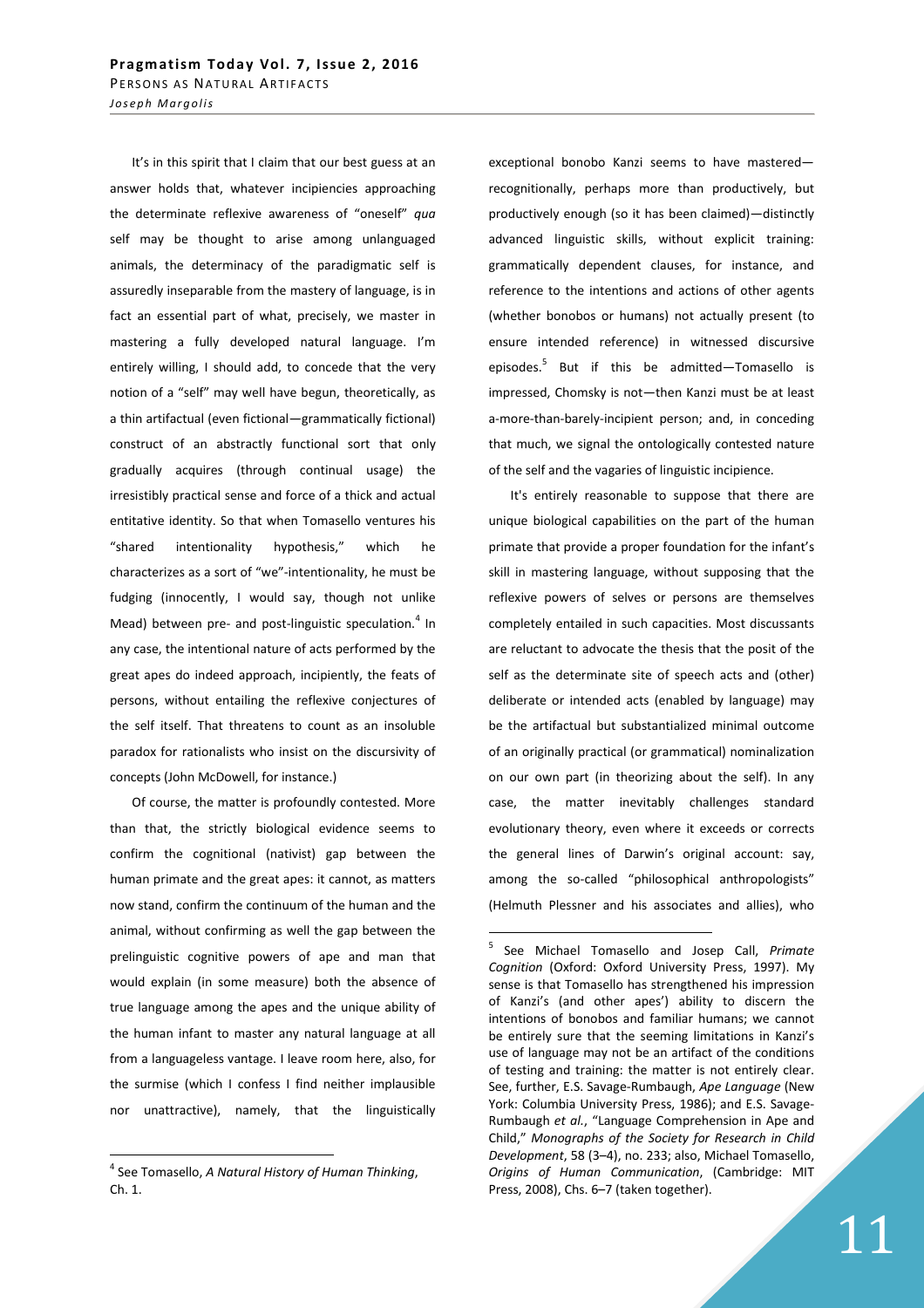were still inclined to conflate the conceptual difference between primate and person $6-$ as does George Mead among the classic pragmatists, John Searle among the "we-intentionalists," and Tomasello among the primatologists. Because, if (as I'm persuaded) the self *is* the artifactual, though entirely naturalistic posit of the unified site of human thought and agency, then canonical evolutionary theory cannot possibly account for the standard forms of human development, without treating the evolution of the human being in hybrid, intertwined biological and enlanguaged (cultural) terms, that appear not to apply in the same way to other advanced animals. Viewed this way, it's as reasonable (possibly, more reasonable) to regard the most fundamental physical sciences as disciplines *abstracted* and *idealized from the prior space* of the *human* sciences and practical life, as (or, than) it is to regard the inquiries of the human sciences and practical life as *extensions* or modifications (of some sort) *of* the foundational inquiries and language of the physical sciences. (I draw your attention, in passing, to the important grammatical liberty, or trickery, involved in fixing the reference – is it a merely mongrel reference? – to selves, which I return to in my second lecture.)

Here, I emphasize two caveats: one, that there can be no doubt that the invention or achievement of a natural language, which I take to be essentially a cultural feat open to natively gifted creatures—rather than an entirely unlearned, possibly minor genetic modification of the lining of the brain, that somehow yields a "mental organ" whose functionality manifests itself instantly as "linguistic"—cannot possibly have been realized without enabling *prelinguistic* competences, either evolutionary in a strictly biological sense or in the form of socially learned, socially transmitted, *cultural* improvements of *Homo sapiens's* native powers, even if shared (up to a point) with the great apes themselves; and, the second caveat, that it is unquestionably true that the primate *preconditions* of *Homo sapiens's* gradual invention of language must include *pre*-personal, *proto*-personal, *ur*personal stages of development that finally issue in paradigmatically person-level manifestations that may be difficult to distinguish clearly and determinately within the terms of a hybrid revision of the evolutionary continuum of the human primate and human person. My conjecture has it that *if* discursive concepts (problematically defined as "rational") are (or are largely) artifactual, then it is well-nigh impossible to deny the existence of perceptual and other nonlinguistic concepts.

The truth is, we are unable to sort these resemblant forms in an entirely explicit way, in good part because the theory of mind is still so remarkably primitive (whether psychologically or rationally described), spanning, say, Descartes's self-thwarting conjectures and those of current speculation. I do hold, however, that the enabled powers of normative ordering and of confirming the identity and reidentification of individuated things (*under different descriptions*) exceed any pre-personal primate competence. I see no reason to suppose we cannot gain a good deal of conceptual ground—in distinguishing between primate and person—by adding to such discoveries. True language itself, I urge, is inseparable from the formation of persons. My premise, you remember, is, precisely, that the societal invention of language and the individual mastery of language effectively constitute the same process that we reasonably characterize as the transformation of the human primate into a person; and that Darwinian models of evolution fail to account for the full emergence (and uniquely enlanguaged powers) of the human being: because they fail to acknowledge the inherent inadequacy of any merely biological theory to account for paradigmatic persons, and because they fail to interpolate the requisite capacities (call them intelligent, rational, [in a species-specific sense], and

 $6$  For a reasonable summary of the "philosophical anthropologists'" inability or unwillingness to define the difference between primate and person, see Marjorie Grene, "People and Other Animals," *The Understanding of Nature: Essays in the Philosophy of Biology* (Dordecht: D. Reidel, 1974), pp. 346–360, particularly p, 358.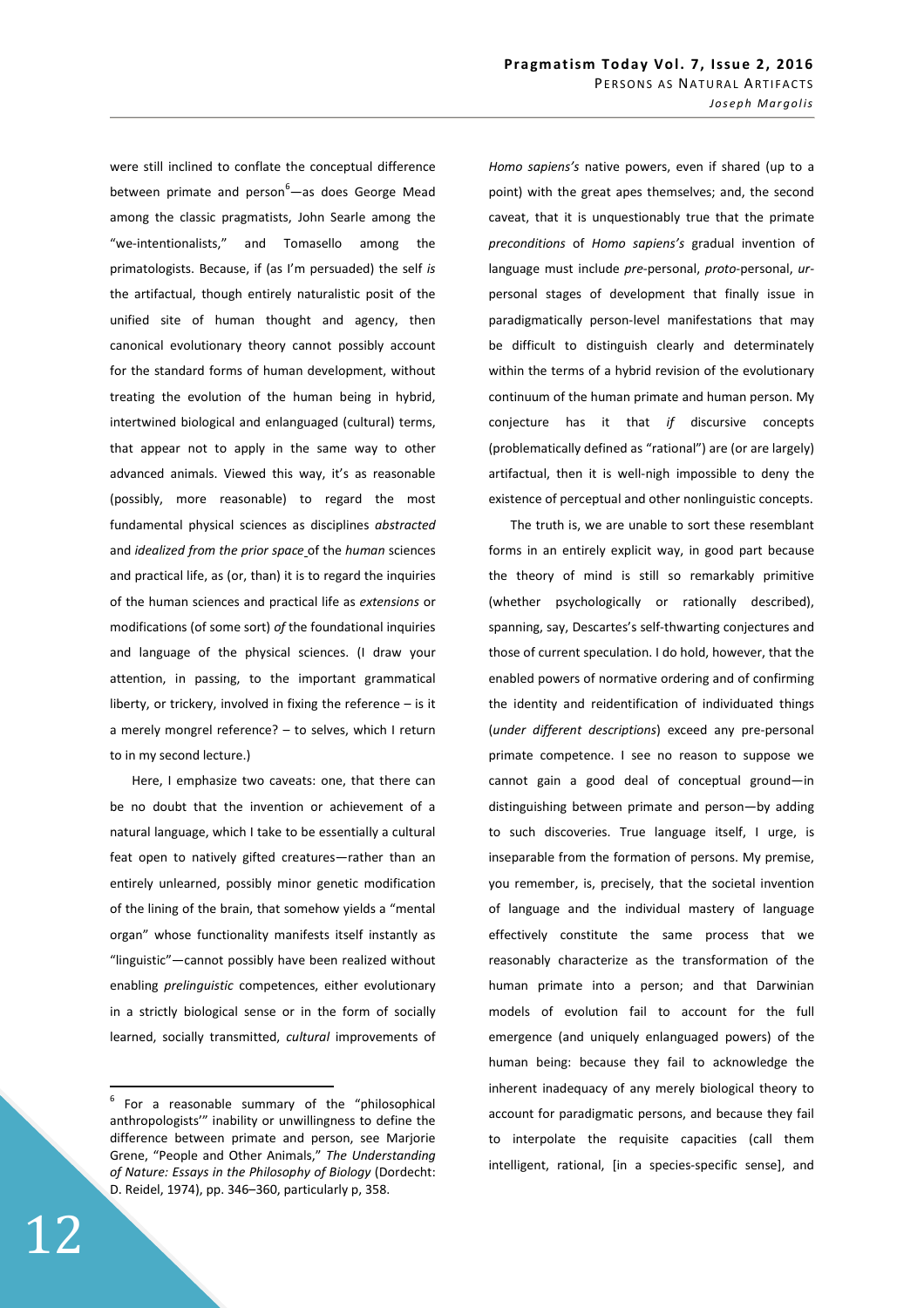conceptual [though nondiscursive] on the part of the human infant), adequate for "internal *Bildung*." We cannot, I submit, solve the puzzle of the human mode of being without conceding the depth of the conceptual revision of evolutionary theory that's still needed.

It's in this sense that I say the formation of persons is, effectively, a "metaphysical" change, a change of being, meaning (by that) a change so profound that we exceed the explanatory resources of the whole of material biology—in any sense confined to chemical or biochemical or genetic or epigenetic or standard explanations by purely physical or causal means. I suggest that the description and explanation of linguistic activity, however biologically enabled, cannot be given in biological or, for that matter, in languageless behavioral terms alone: what's required is, in fact, profoundly incommensurable (though not incompatible) with physicalist discourse. There's an important clue buried in this casual acknowledgement that I shall return to, bearing, of course, on the matter of "mongrel" language. But what I wish to emphasize particularly is the conjectural nature of the entire matter. My own intuition is committed to the thesis that personhood and natural language are radically novel developments, biologically and culturally inseperable "aspects" of the same "evolutionary" turn, that may well be unique to the human race (or to some small cluster of races that, except for ours, which seems to have been hybridized, have gone extinct). I begin with the entwinement of biology and culture (or "mind"); others—Chomsky, most notably, begin with genetics and the computational functionality of the brain. At the moment there's a democratic sparsity of strategically placed information adequate to discern the inevitability of any presently contribed theory. It's entirely possible that better answers will have to conjure (finally) with the mind/body problem: the meaning of "emergent" and the extension of the "physical." But that confirms again the naïve standing of the present state of play.

Let me say, by way of a provisional summary, that the infant's intelligence must include prelinguistic *conceptual* capacities (if discursive conceptual capacities are conceded to be socially acquired as well as essential in the successful mastery of language itself); and if that's true, then we must have reasonably strong grounds for conjecturing that languageless animals of high intelligence may be characterized as rational creatures (in the species-specific sense), as possessing perceptual and experiential concepts (akin to those of the human infant), in virtue of which we cannot fail to attribute to them (on empirical grounds)—however anthropomorphized—powers akin to consciousness, inference, thinking, judgment, knowledge, confirmation, commitment, decision, and the like.

The human infant must be uniquely endowed within the evolutionary continuum of animal and human nature; and a phenomenology of the mental must be applicable, analogically, in *theorizing* about primate and nonprimate perception and experience, as well as at the level of human reportage. There is no other way to explain the bridge role of the human infant in understanding the achievement of enlanguaged persons. I emphasize the conjectural liberty we avail ourselves of here, largely because of the nearly Cartesian nature of recent applications of the Kantian treatment of discursive rationality and discursive conception—notably in the extreme reading of Kant advocated by John McDowell—in his Woodbridge Lectures and in his seeming (still extreme rationalist) "correction" of the Woodbridge Lectures, in, for instance, his essay, "Avoiding the Myth of the Given" (2009).<sup>7</sup> But I must also mention in the same breath the effective omission of the *conceptual* powers of infants and animals in (to my mind) the more important, more fine-grained, more accurate and compelling account of the discursive treatment of rationality, conception, and consciousness (among enlanguaged persons) spelled out (along

<sup>7</sup> The Woodbridge Lectures appear in final form in John McDowell, *Having the World in View: Essays on Kant, Hegel, and Sellars* (Cambridge: Harvard University Press, 2009), Pt. I, pp. 3–65; "Avoiding the Myth of the Given" appears in the same volume, at pp. 256–272.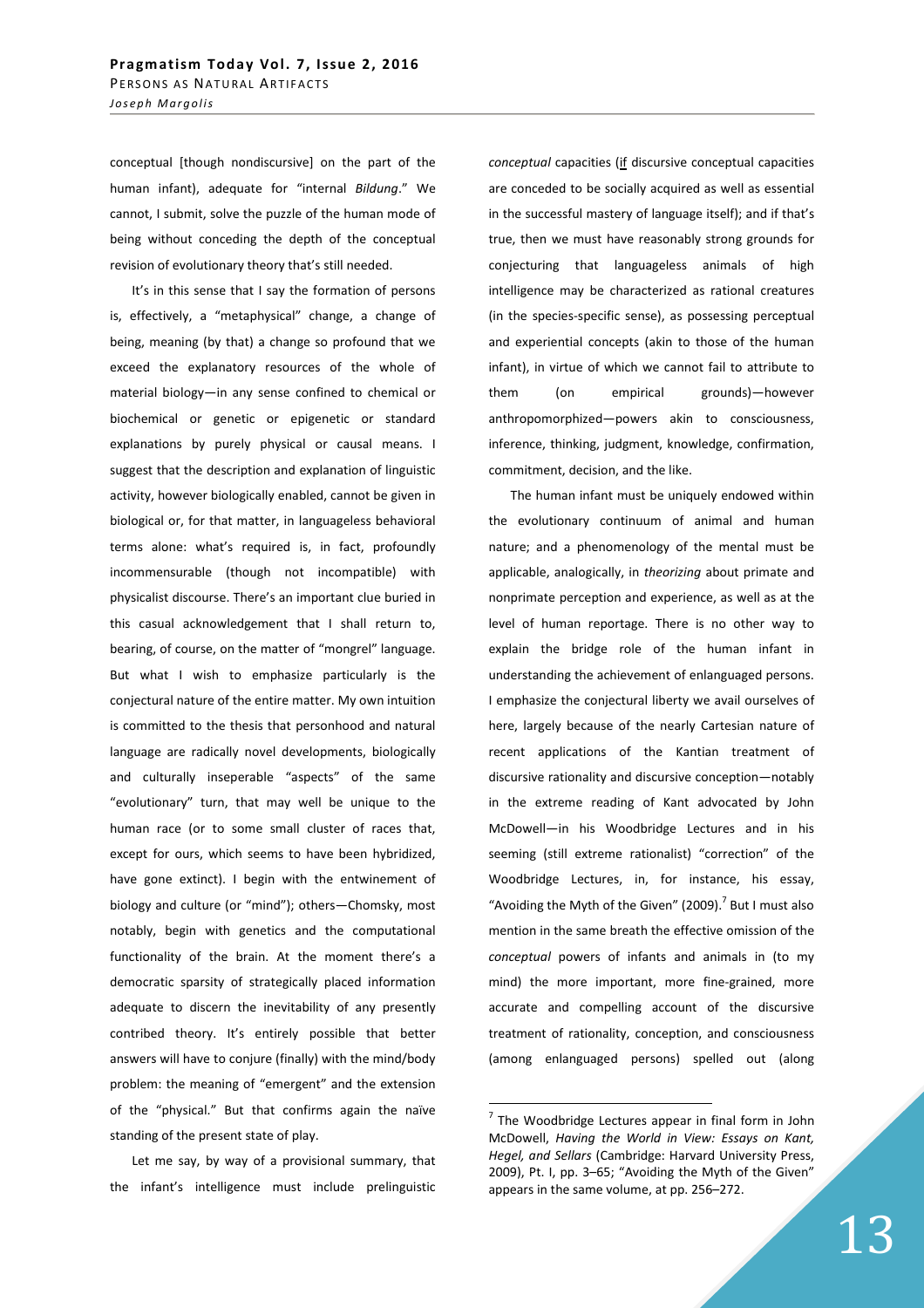Husserlian phenomenological lines) by, for instance, Dan Zahavi. Zahavi's argument appears in his "Mindedness, Mindlessness, and First-Person Authority" (2013), which convincingly exposes the excessive claims of both McDowell and Hubert Dreyfus (in their well-known "debate" on the nature of the mental). $8$  I shall treat these discussions as symptoms of a residual Cartesianism (however innocently betrayed) that both McDowell and Zahavi (and nearly all contemporary discussants of the matter) share, as in the general use of the term "*non*conceptual" to signify (without disjunction) both (say) phrases like "nonconceptual content" (as in the Kantian sense of distinguishing "sensibility" and "thinking" discursively) and what (contrary to Kant's and Husserl's usage) might have been defended in terms of the distinction between linguistic or enlanguaged concepts and specifically perceptual and experiential concepts that are either entirely prelinguistic or are conjoined with, or integrated into, discursive concepts. I take what I've already said—about the bridge role of human infants and the intelligence of the most advanced animals—that it must be a mistake to claim that prelinguistic infants (*a fortiori*, unlanguaged animals) must lack altogether the use of nondiscursive concepts that appear to be essential to the abilities we cannot rightly deny them (on the empirical evidence). I'm persuaded that we cannot make sense of the abilities we attribute to humans who normally master speech, if we deny them the use of nondiscursive concepts. But, of course, the mere admission of nondiscursive concepts stalemates Kant's entire invention.

In any case, I see no way to explain discursive concepts if there are no perceptual or experiential concepts to build on. How could we possibly explain coming to understand the meanings of words and sentences? There's the strongest clue regarding the philosophical relevance of the Darwinian and postDarwinian discoveries. McDowell's theory (in the Woodbridge Lectures) counts among the most uncompromisingly Kantian approaches to the conceptual issue that must be addressed. From the start, Zahavi's treatment is simply restricted to the discursive form of rationality, though he gives the impression that he's speaking of concepts in unrestrictedly universal terms: that cannot possibly be true.

**II.** 

I find it entirely plausible to construe an infant's ability to point meaningfully (in contexts of societal instruction or rearing), as both intentional and communicative, while remaining entirely prelinguistic. Laboratory apes have been taught to master human pointing as well; but that alone does not *confirm* that apes engage in discourse or are already persons. Tomasello confirms that apes in the wild also point intentionally. If so, then he defeats his own conjecture. I have already conceded that the solidarity of elephant troupes, baboon sieges of South African farmhouses, female lions hunting together among antelope show definite signs of learned planning and cooperation ("we"-intentionality, as Tomasello has it), without inventing or mastering or even requiring language—and, of course, without functioning as selves. Hence, when an "evolutionary anthropologist" like Tomasello declares: "Language is the capstone of uniquely human thinking, not the foundation,"<sup>9</sup> I find it perfectly reasonable (though potentially confusing) to agree with him wherever he is able to demonstrate that there are (say) uniquely human biological gifts (or gifts modified by socially contrived *pre*linguistic learning) that we take to contribute to laying a proper ground for the invention and mastery of language (or something akin); but I believe Tomasello nonetheless fails to come to terms with the thesis of the artifactual nature of persons, *within* the bounds of the hybrid intertwining of biological

 $\overline{a}$ 

<sup>&</sup>lt;sup>8</sup> See Dan Zahavi, "Mindedness, Mindlessness, and First-Person Authority," in Joseph K. Shear (ed.) *Mind, Reason, and Being-in-the-World: The McDowell-Dreyfus Debate* (London: Routledge, 2013), pp. 320–343.

<sup>9</sup> Tomasello, *A Natural History of Human Thinking*, p. 127.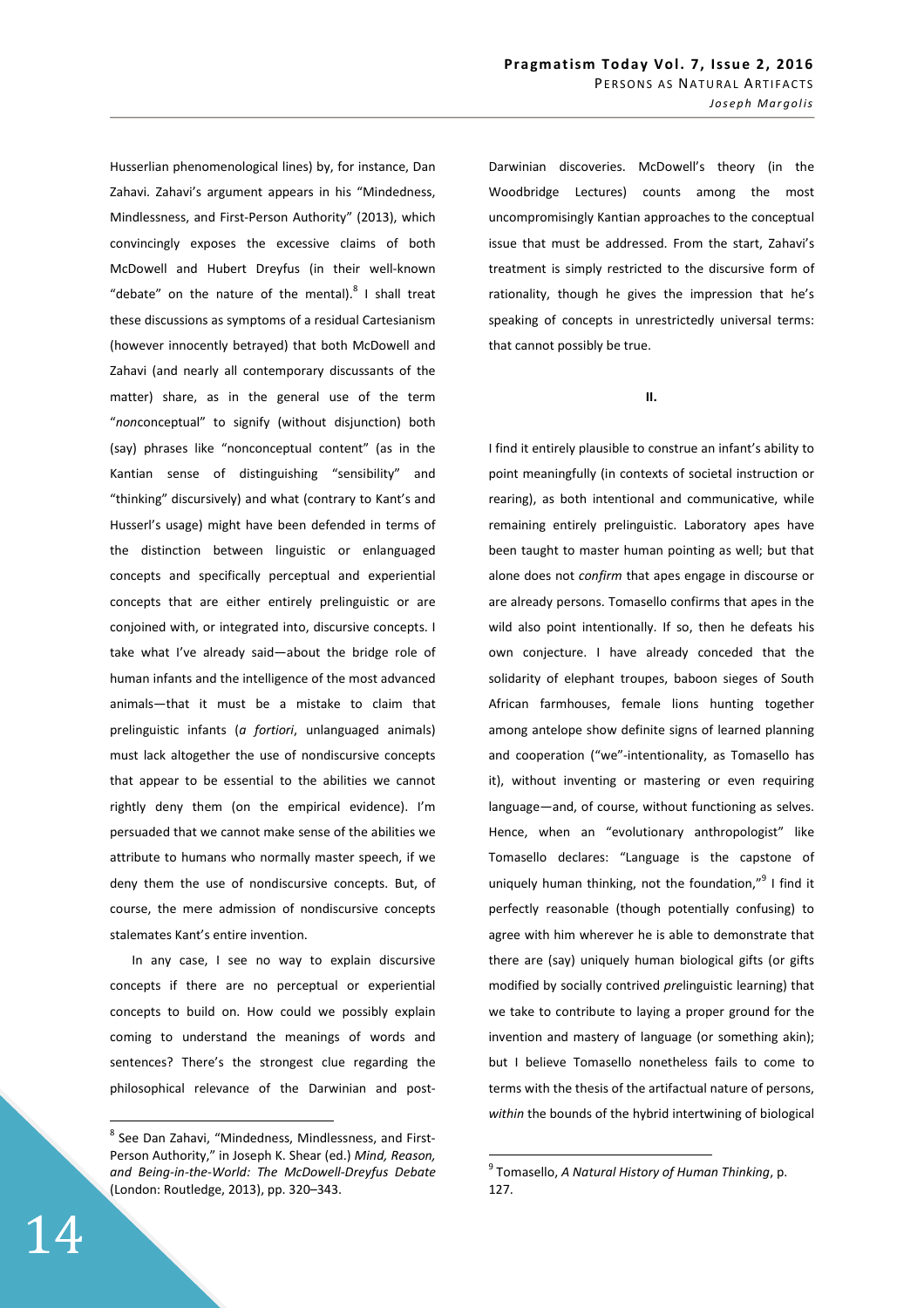and cultural forces that yield no more than *prelinguistic* (though still distinctly semiotic) gains: the gains of prelinguistic infants, for instance, approaching some first steps in learning a language. I'm persuaded that Tomasello's own thesis—"the so-called shared intentionality, or 'we' intentionality thesis" (his own expression), which, as I say, he appears to share with theorists like John Searle and Margaret Gilbert—takes the confused, or equivocal form of mingling primate- and person-level expressions. For his part, Searle tends to endow *his* human primates with nearly all the essential capacities of evolved persons: the invention and mastery of language is therefore not a problem for him. Tomasello does not go that far, but he fails to explain the difference nonetheless.

But if this much is true, then I, for one, am prepared to concede cognitive powers to advanced, though languageless, animals—including the "use" of nonlinguistic analogues of inference, judgment, evidentiary confirmation and the like. Nevertheless, the discursive modeling of such processes *cannot be more than heuristic*, as we now understand animal intelligence. If you acknowledge Kanzi's achievements, then the bonobos may occupy a range of functioning comparable to that of the transitional powers of very young children beginning to acquire a language. If you allow the argument, then, I daresay, Kanzi and the human infant bring us to the edge of defeating Darwin and Kant (*a fortiori*, contemporary Kantians and Husserlians like McDowell and Zahavi) in the same breath.

Broadly speaking, any acceptable reconciliation of the opposed pairings I've begun with—mind and body, thought and world, law and history, and the rest—within the bounds of nature, without foundational or normative privilege of any kind, construing all such dualities coherently and consistently, preserving the continuum of animal and human powers, counts, in most of the idioms of the new millennium's philosophies, certainly in my own intrusive ideology, as thoroughly pragmatist in sweep, or at least as compatible or companionable with

same. My thought is that this presumption may very well define the most promising, most arresting philosophical ventures of our age. In any event, I confess I start from this corner of the world and find myself entirely open to provisional, selective, and functional recruitments (in terms of pragmatist affinities) among initially alien or opposed figures and doctrinal proposals that would have seemed impossible to countenance a short while ago: for instance, regarding Descartes, Leibniz, Hume, Kant, Hegel, Nietzsche, Frege, Peirce, Russell, Husserl, Heidegger, Merleau-Ponty, Carnap, Quine, Strawson, Davidson, Sellars, and Wittgenstein at the very least. By and large, these are the salient figures I find I must conjure with especially—that is, genealogically, *not* in any way to prejudge the merit or importance of any of their contributions. But then, to suggest that there may be pragmatist affinities between such figures and the classic pragmatists will no longer seem odd.

Furthermore, *if* prelinguistic infants actually learn the remarkably complex languages that they do, then that already yields a more than plausible reason to think that language must preserve a relatively simplified channel of mongrel discourse (a kind of *lingua franca* or creole, within any home language), to ensure quotidian fluency—which, nevertheless, also enables progress in the direction of whatever complexities any viable home language is bound to introduce children, strangers (and others) to. It's my contention that the analysis of our quotidian world (the world of persons) is probably too difficult for man to fathom quickly or better than he fathoms any part of physical nature, to yield up the opportunistic instrumentalities of the verbal evasions, elisions, vacuities, compromises, doubtful nominalizations, even benign falsities of the mongrel discourse he learns to live with. Just try, for instance, to state clearly and simply what thinking is—supposing (always) that we do think! It seems we cannot function in ordinary life (as the rationalists suppose we can) if we must rely in some significant measure (as I suggest we must) on the admittedly risky resources of mongrel discourse—that's to say, with all the familiar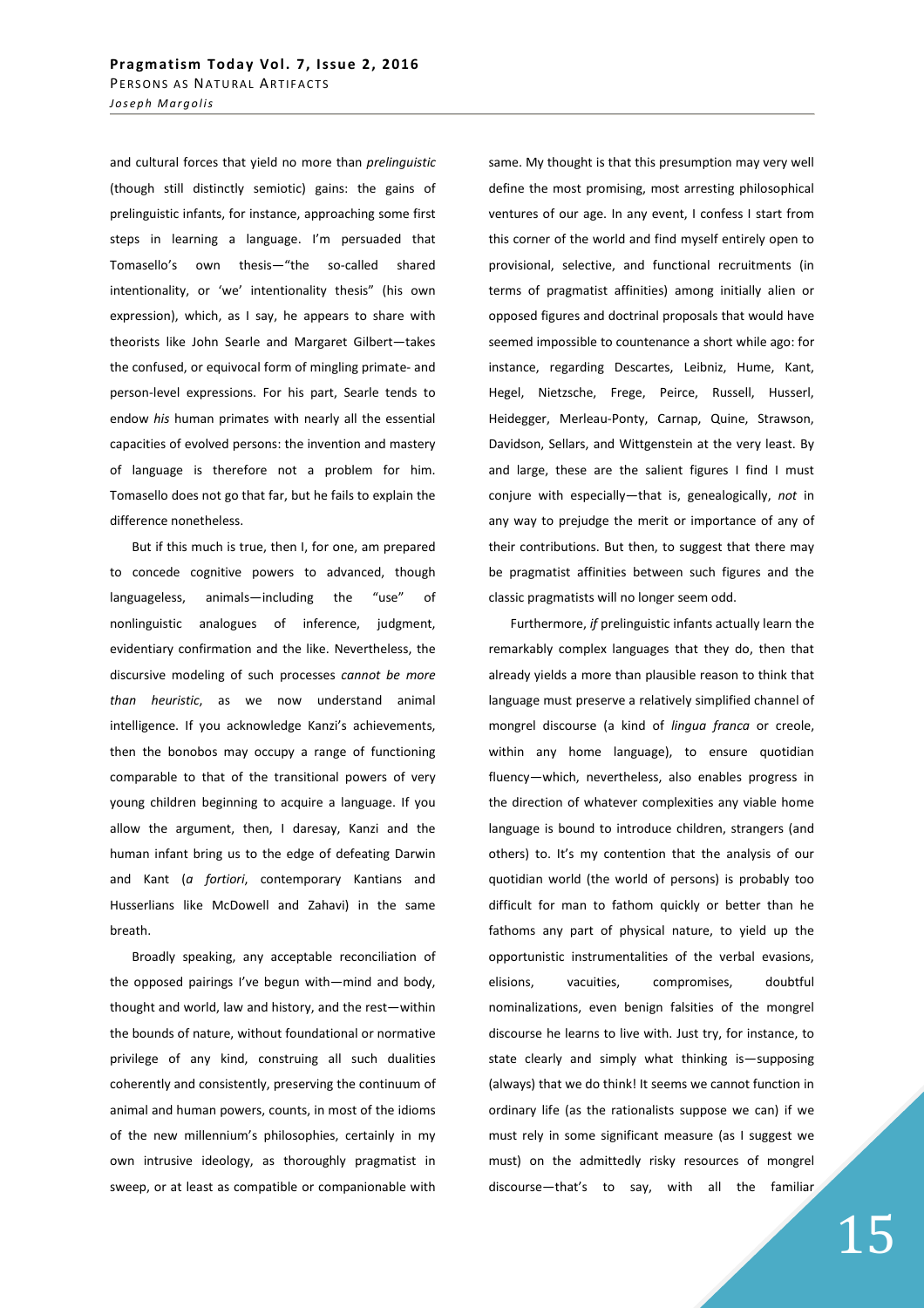imperfections of ordinary language that we blithely accommodate. Cultural infancy surrounds us forever: I shall try to show, shortly (in the briefest way), that both Wittgenstein and Frege were profoundly mistaken at the very outset of their superb but irreconcilably opposed philosophical contributions regarding the adequacy of ordinary discourse.

Let me collect the summary force of the single premise I've begun with here, before proceeding further. I mean: the easy confirmation of the human infant's ability to master natural language and to take up its intended function as an apt member of a society of mature persons, who already share a language and a culture. To admit the human infant's empirical achievement—I call it empirical rather than innate or transcendental—is, I say, to implicate the impossibility of accounting for the emergence of the integral human being (as we characterize ourselves) in evolutionary terms wherever the story is strictly confined to biological processes alone (in effect, in accord with the defects and omissions of Darwin's original vision and neo-Darwinian achievements). But to admit that much reminds us of the strategic importance of perceptually and experientially grounded concepts (accessible to human infants and nonhuman animals alike, in their respective ways, *if* concepts are admitted at all, within the continuum of canonical evolution.

I add at once—opportunistically, though for good reason—that this single admission exposes a mortal weakness in Descartes's and Kant's (and, indeed, in all classical rationalist) theories of cognition, *of both* metaphysical and methodological sorts and reminds us (thereby) of the ultimate good sense of a cognate part of Aristotle's "metaphysics" of cognition (hence, of concepts laxer than the linguistic or discursive). For it may indeed be true—I take it to be true—that even the so-called mastery of "rational" (or enlanguaged) concepts (think, here, of "pure" and "applied" or "impure" arithmetic and geometric concepts, in the setting of Cartesian, Kantian, and Fregean speculation)

may well depend on the enabling mastery of perceptual and agentive fluencies, even where putatively "pure" concepts appear to have no direct conceptual entanglement with perceptual concepts—granting, always, of course, that there *are* concepts and that many animal species are capable of high intelligence: as in inference, memory, learning, invention, skill, instruction of the young, judgment, purposive behavior—in effect, in forms of rationality "below" (as we say) the level of linguistic competence.

There is, in fact a remarkably instructive passage excerpted from Wilfrid Sellars's "Empiricism and the Philosophy of Mind," that Robert Brandom interprets along decidedly rationalist lines, that draws conviction, loosely, from jointly Kantian and Fregean sources, and that marks the resurgence (post-Rorty) of rationalism in our own time, as itself a form of pragmatism. I mean the somewhat muffled (various) rationalisms of the so-called "Pittsburgh School" (to include Brandom, Sellars, John McDowell, and, by courtesy, Richard Rorty), which, chiefly advanced by Brandom and Sellars, attempt to link in a fresh way Kantian and Fregean variants of the rationalist vision. That precise maneuver—which obliquely recalls Rudolf Carnap's (Frege's student's) related gesture during the positivist surge in the early decades of the twentieth century—is both alluring and difficult to isolate as genuinely autonomous in a way that might compare favorably with Frege's own treatment of mathematical reasoning in his *Begriffsschrift*: a matter more obscurely bruited in Sellars's early forays and reclaimed (never more than programmatically) by Brandom. (I'll come to the passage in a moment.)

But it's also meant to strengthen our sense of "discovering" laxer rational rigors of justified judgment regarding the normative "methodological framework" of reasoning, potentially among any and all inquiries, including the work of the human sciences and practical life, beyond any merely hit-or-miss search for first-order empirical evidence. I find a collision of motives here, that stamps the projects of these newly minted rationalists

16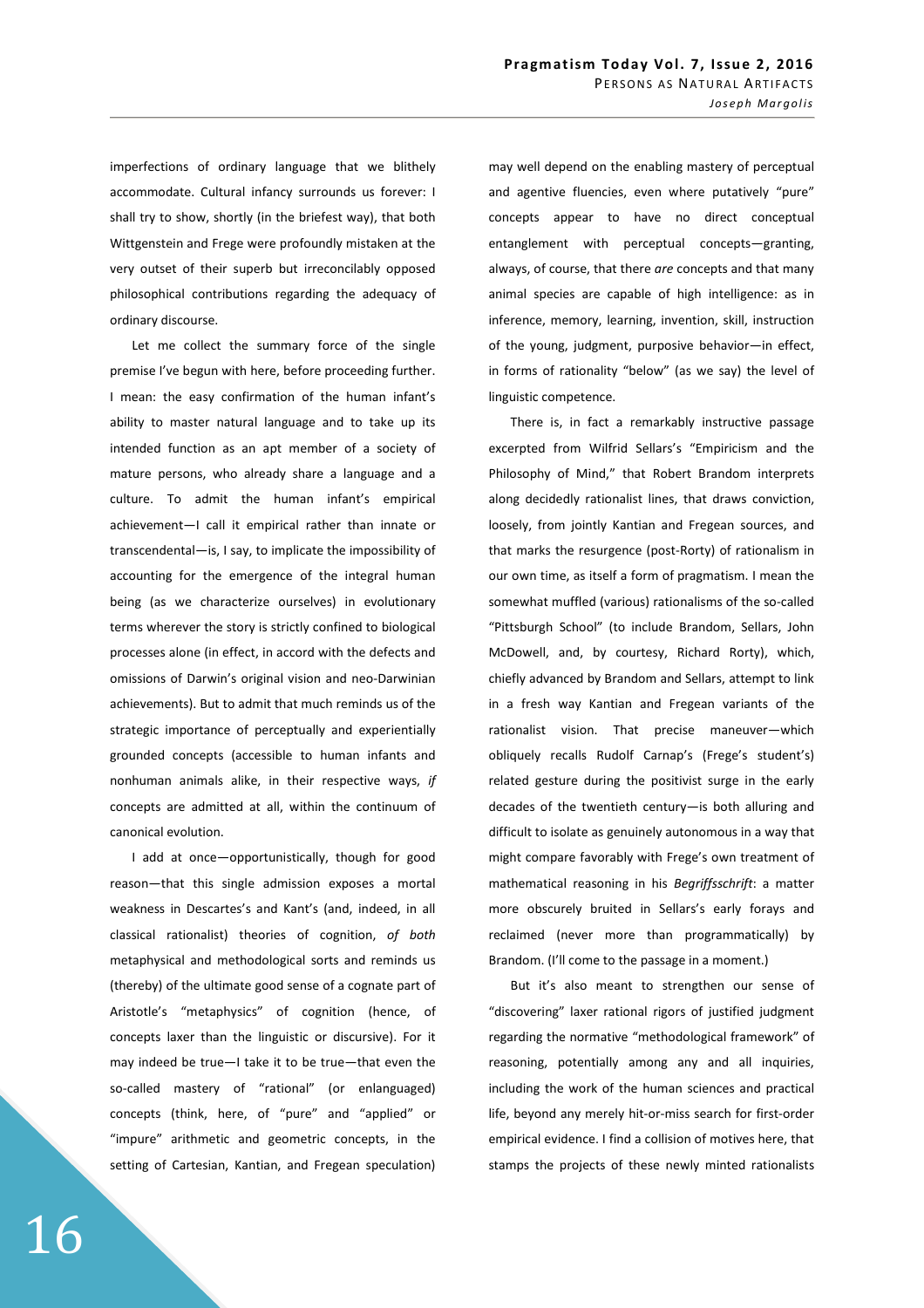(Kantians or Fregeans) of our own day, who envision a fusion or reorientation of pragmatism involving distinctly Fregean options. Their ventures need to be reappraised—though, frankly, I regard them, at best, as heuristic (when viewed as ideal possibilities) more than as evidentiarily reliable (if actually applied in the real world). The intended rationalist precision trails off into undeniable vagueness in Sellars's treatment and appears as something of a mongrel intrusion in Brandom's open admission that (as yet) we cannot support claims firmer than suggestive analogies (as with AI simulation).

Here, in a distinctly candid moment, Brandom goes to some lengths to qualify the would-be rationalist grounding of his own inferentialism—in particular, his version of "material inference" (Wilfrid Sellars's term). He says, for instance, that "autonomous discursive practices *essentially* and not just *accidentally* involve…at least some material [that is, 'nonlogical'—non-formal] inferences"; that they "must [also] have some vocabulary that can be used *observationally*, in reliably differentially elicited noninferential reports," that pertinently bear on the appraisal of "materially good and materially bad inferences" (Brandom's wording). Furthermore, and most important, Brandom concedes that, "material inference is in general *nonmonotonic*," that is, "*defeasible*, by [reference to] collateral circumstances that thereby count as special [disciplines, *not* actually algorithmic or rule-governed or nomological: medicine, law, the human sciences, say, contrasted with 'formal logical systems', mathematical reasoning, and thoroughly mathematized physics perhaps]."

Brandom speaks here of "special sciences" (medicine, say) because, although they are "defeasible," such disciplines are not completely determinate or closed in the way of rules or criteria or *ceteris paribus* clauses, by which their apparent claims, conjectures, and judgments may be reliably defeated. These, then, provide instances of "material inference" (in Sellars's sense, coopted by Brandom), that are firmer than the quotidian inferences of ordinary pragmatic situations: so much so, I'm inclined to believe, that the latter tend to

dwindle into uncertain disputations. Here, speaking loosely, "defeasibility" is a consideration that applies improvisationally, case-by-case; but, if so, there may be no point in collecting such cases if what we want is a degree of rigor of at least the sort found among the "special sciences" or something akin. To put the point in the frankest way: the *Begriffsschrift* analogy loses persuasive force wherever our conception of what to count as material inference itself becomes quarrelsome, as, along observational and pragmatic lines, Brandom candidly concedes the point.

Roughly speaking, nonmonotonic inferences do not anwer to any "definite totality of possible defeasors"; socalled *ceteris paribus* clauses mark "an unavoidable feature of ordinary material inference" and cannot be expected to convert the nonmonotonic into the monotonic.<sup>10</sup> All such constraints point, inexorably, to the ineliminable influence of perceptual, experiential, intentional and other psychological factors in appraising the relatively unruly nature of Brandom's (and Sellars's) would-be inferentialism, as being in any way a reasonable and sufficiently convincing analogue of Frege's mathematical reasoning. $^{11}$  This explains, in part, Brandom's motive for merging (in some measure) Kant's and Frege's very different purposes. $^{12}$ 

But then, having made these good-faith concessions, Brandom turns the tables on the loose empiricist impulse of classic pragmatism, by isolating, as well as possible,

<sup>10</sup> Robert B. Brandom, *From Empiricism to Expressivism: Brandom Reads Sellars* (Cambridge: Harvard University Press, 2015), pp. 163–164.

<sup>11</sup> Compare Danielle Macbeth, *Realizing Reason: A Narrative of Truth and Knowing* (Oxford: Oxford University Press, 2014). especially Ch. 7.

<sup>&</sup>lt;sup>12</sup> For the briefest evidence of Brandom's view of Carnap's role in linking Kant's and Frege's rationalisms, see Brandom, *From Empiricism to Expressivism*, pp. 22– 24. Brandom's conjectures about the Fregean themes of both Sellars and Carnap appear to rest on very slim grounds. See, also, for some oblique references to Carnap's and Wittgenstein's responses to Frege's logic, Daniel Macbeth, *Frege's Logic* (Cambridge: Harvard University Press, 2005), pp. 182–184 nn6–7. Macbeth does not pursue the Carnap connection in her *Realizing Reason*.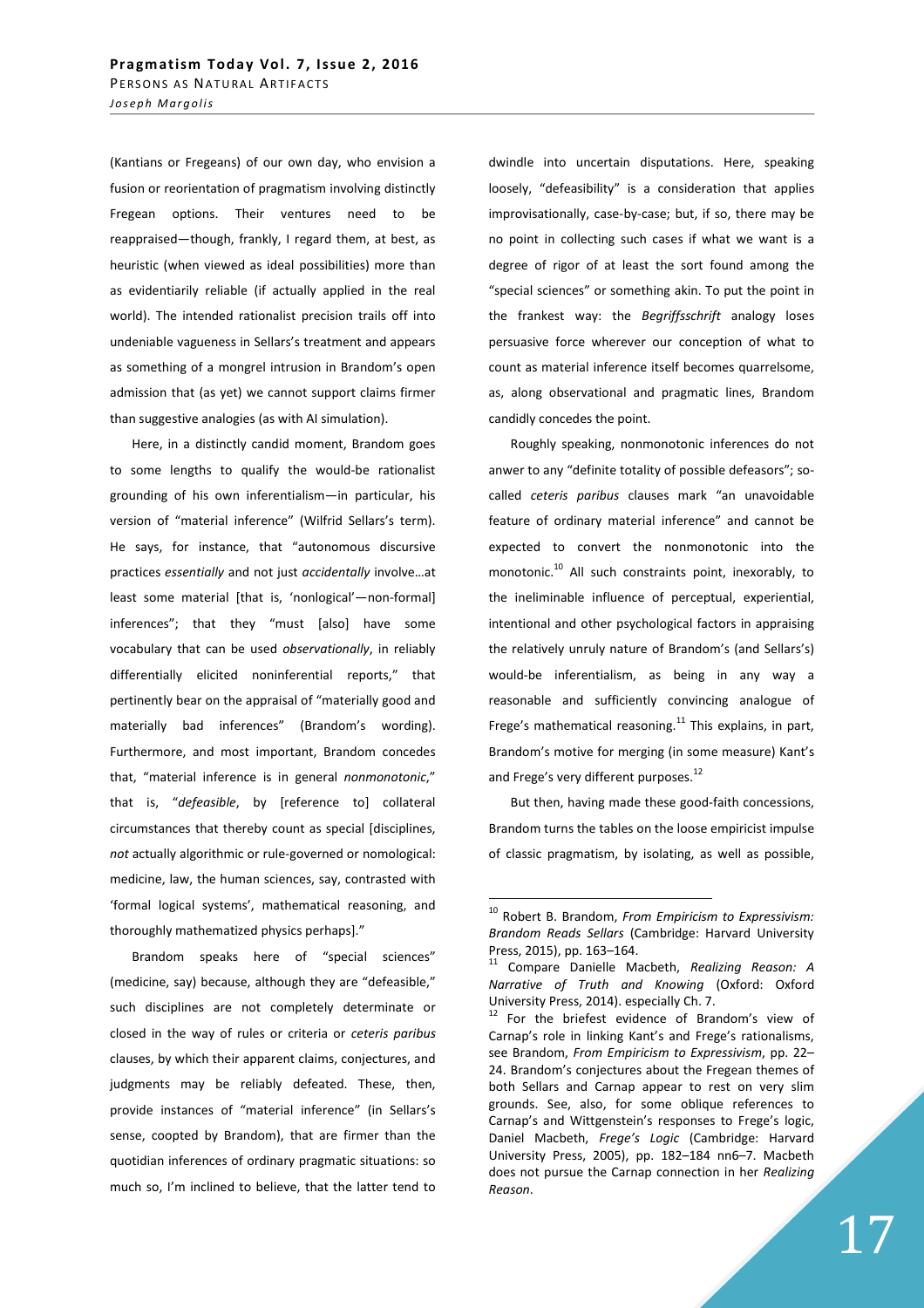the would-be *rationalist autonomy* of the inferentialism of the so-called "framework" of reasoning in *any* inquiry aspiring to scientific standing, that might compare favorably with the would-be autonomous (rational) rigor of mathematical thinking (largely *à la* Frege). There's the regressive impulse that I espy; for there's a world of difference (certainly, after Frege) between the autonomy of, say, arithmetic reasoning about "pure" numbers (or, better, about functions and higher-level law-like relations among functions), possibly even extending to parts of mathematized physics—though Brandom is dubious. What I say here (and mean to support, however obliquely, in closing this lecture and opening the second) is that our acknowledging that the human person is an artifactual transform of the human primate and that the invention of language is, whatever else it may have become, a *mongrel*, motley, multifunctional instrument for effective survival among the things the human being claims to perceive and manipulate for its own purposes: an insuperably limiting constraint on the would-be autonomy of rational thinking at any level of inferentialist construction. The conjectured inferential ("metaphilosophical") structure of the "framework" (the logical space, so to say, of any well-ordered rational inquiry) is bound to be, I daresay, a Fregean-like selfdeception if (as with Brandom) material inference is already acknowledged to be thoroughly nonmonotonic.<sup>13</sup>

by and large quarrelsomely defeated or justified, and likely to be explained ad hoc and individually.

I must apologize for the heavy language here. (It's not my choice.) Nevertheless, one begins to see that the revival of Fregean rationalism—*a fortiori*, the much-tooeasy union of Kantian and Fregean rationalisms (Brandom's temptation, which he finds embedded in Sellars's conjectures)—is ultimately regressive, certainly anti-Darwinian, not at all interested in the artifactuality of the human person or of natural language itself. The issue may seem alien at first, until you recall that Brandom believes he's fashioning a rationalist version of pragmatism, the intended ground of his proposed inferentialism—an "analytic pragmatism," as he calls it, partly based on his reading of Rorty and Sellars—meant to displace the executive role of the continuum of the animal and the human and the primacy of "experience" (at once animal and human), as they appear in both John Dewey's and Charles Peirce's accounts of the classic phase of pragmatism.

Turn back, then, to Sellars: Sellars's sentences (the ones in question, which Brandom cites) run as follows: the first,

In the dimension of describing and explaining the world, science is the measure of all things, of what is that it is and of what is not that it is not. (§41)

the second,

 $\overline{a}$ 

[In] characterizing an episode or a state as that of *knowing*, we are not giving an empirical description of that episode or state, we are placing it in the logical space of reasons, of justifying and being able to justify what one says. (§36)

Brandom's gloss is instructive, even as it narrows the sense of what Sellars offers:

<sup>&</sup>lt;sup>13</sup> The most up-to-date defense that Brandom offers appears in *From Empiricism to Expressivism*, Ch.4. on the significance of Frege's mature conception of his own *Begriffsschrift*—logically *and* philosophically. I'm very much in debt to Danielle Macbeth's *Realizing Reason* (already remarked) as well as her earlier, thoroughly convincing (more restricted) *Frege's Logic* (Cambridge: Harvard University Press, 2005), especially Chs. 2–3. Nevertheless, in acknowledging Frege's revolutionary conception of the "science of logic," I confess I'm not persuaded that there is a similar "pure" structure at the "metaphilosophical" level governing "material inference" among any familiar empirically or agentively (intentionally) qualified disciplines, such as Carnap, Sellars, Brandom, and (if I read her correctly) Macbeth are inclined to favor. I take the pros and cons of such extensions, however, to define one of the most strategically placed philosophical disputes of our age. If I

understand the issue correctly, the question that remains asks whether there are Fregean "thoughts" that govern all truth-seeking inquiries. I suppose that there are not. (See *Frege's Logic*, §§4.5, 5.4). The upshot is that we remain constrained by the insuperable paradoxes of First Philosophy.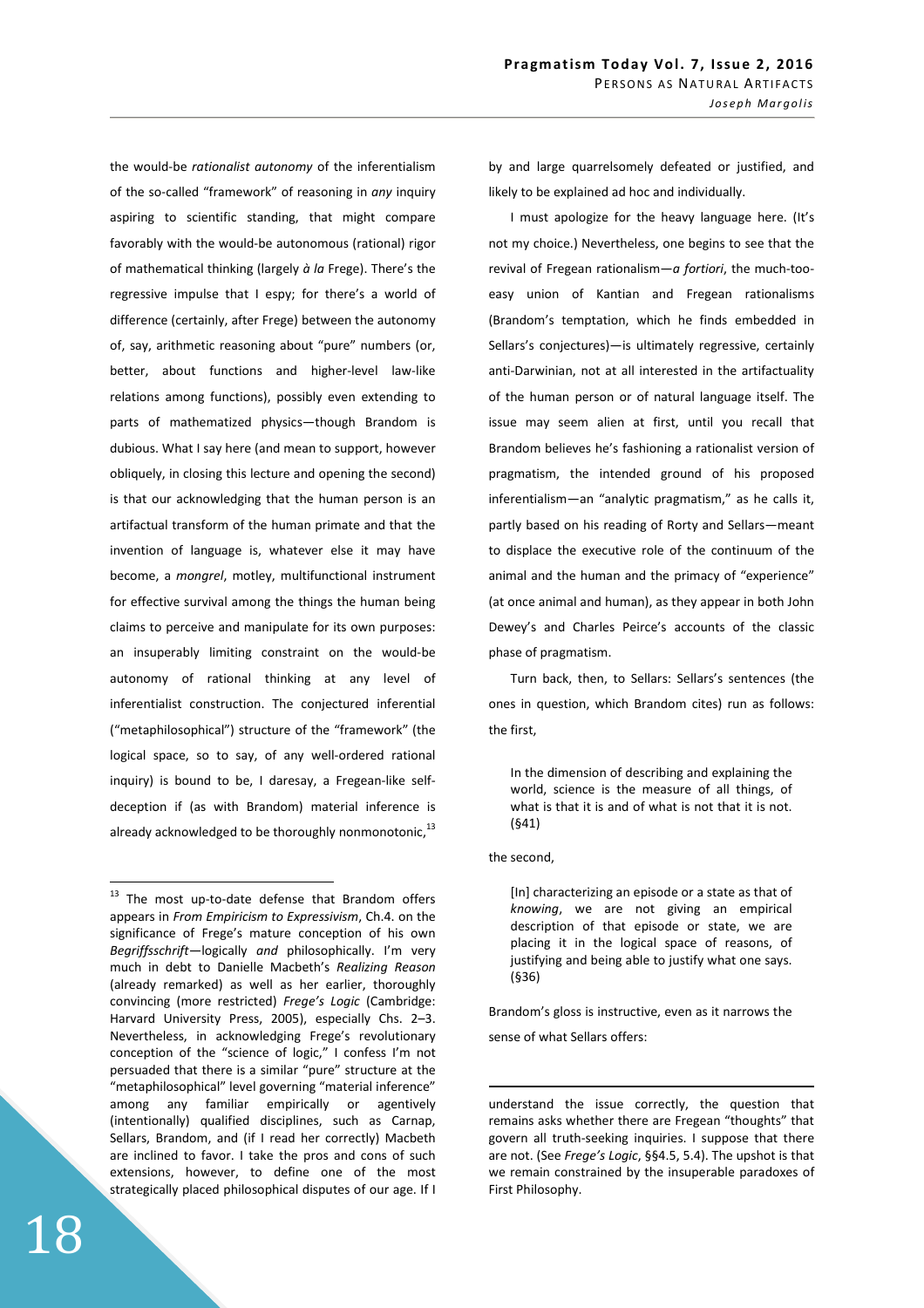The first passage [Brandom says], often called the "*scientia mensura*," expresses a kind of scientific naturalism. Its opening qualification is important: there are [he warns us] other discursive and cognitive activities besides describing and explaining. The second passage says that characterizing something as a knowing is one of them. And indeed, Sellars means that in characterizing something even as a believing or a believable, as conceptually contentful at all, one is doing something other than describing it. One is placing the item in a normative space articulated by relations of what is a reason for what. Meaning, for [Sellars] is a normative phenomenon that does not fall within the descriptive realm over which natural science is authoritative. $^{14}$ 

There's the fateful—and futile—argument: the authority of the thoroughly "rationalist" treatment of the inferentialist structure of the "framework" of any inquiry that rightly counts as "knowing" is indeed normative and, therefore, *not* descriptive (as remarked by both Sellars and Brandom), in spite of the fact that it *applies* to the descriptive materials of natural and human sciences and practical life in the large, and even in more informal inquiries (say, art criticism and historical interpretation). I cannot see the force of Brandom's maneuver, which is well on its way to becoming a distinctly fashionable option in current philosophical circles. But is it really viable? I venture to say (without meaning to change the thrust of the question) that Brandom's account may be even more anti-pragmatist (and regressive) than Rorty's post-modernist rebuttal.

It's precisely here (§36) that Sellars permits us to glimpse the unmarked "Fregean" themes that Brandom adopts in his own inferentialism: the escape from the reflexive *a priori* of epistemology, the dependence of the empirical sciences on a rationalist "metaphilosophical" platform, and the "Fregeanizing" of Kantianism itself.

 $\overline{a}$ 

Rorty's charge maintains that pragmatism utterly fails wherever philosophy fails utterly; Brandom's charge (which is partly Rortyan) argues that classic pragmatism's empiricist inclination must be subordinated to the reclamation of pragmatism's rightful rationalist ground (*à la* Kant, Frege, or what may still be recovered from Carnap, Wittgenstein, and Sellars—but not, at least not readily, from figures like C.I. Lewis, Quine, and Davidson, or, for that matter, McDowell). Brandom characterizes the project as "programmatic." But I think that means that it need never be recovered as more than heuristic which is to say, it remains effectively unsecured.

In any event, I see no way to explain the construction of a plausible "framework" argument (which Brandom hardly means to be a primal or privileged "foundation"), that may be viewed (instead) as a quasi-Fregean posit that enables us to see just how the natural sciences and the whole of practical reasoning may be brought back to their rationalist paradigm, without disallowing the play of dependent, non-inferential, empirical resources that count in important ways toward the realist success of our cognitive claims. There's the plan Brandom believes he shares with Sellars. The "framework" applies to an empirical domain (however narrowly or generously construed) without the need for any equilibration between its rationalist and empiricist premises and powers.

Something analogous is said to obtain in mathematics, in spite of the fact that mathematical entities do not belong to the empirical world. Put more frontally: I take Brandom's gloss to be, at the very least, intended to be a proper analogue of Frege's mature reading of his own *Begriffsschrift*, applied (now) to the empirical and practical world (featuring the systematic primacy of material inference). I don't, however, find any compelling evidence that the analogy *works*! I marvel at the *Begriffsschrift's* achievement. I admit that theoretical physics is remarkably mathemati*zed*. I think we cannot refuse inferentialism an important place at the philosophical rostrum. I don't deny that the law of identity (*a*=*a*) is, "transparently," necessarily true. But

 $14$  The sentences cited from Sellars appear in Wilfrid Sellars, "Empiricism and the Philosophy of Mind," *Science, Perception, and Reality* (London: Routledge & Kegan Paul, 1963), pp. 127–196. (The essay is published also as a separate volume, edited by Brandom, under the same title, with Harvard University Press, 1997.) Brandom's gloss appears in his *From Empiricism to Expressivism*, pp. 30–31.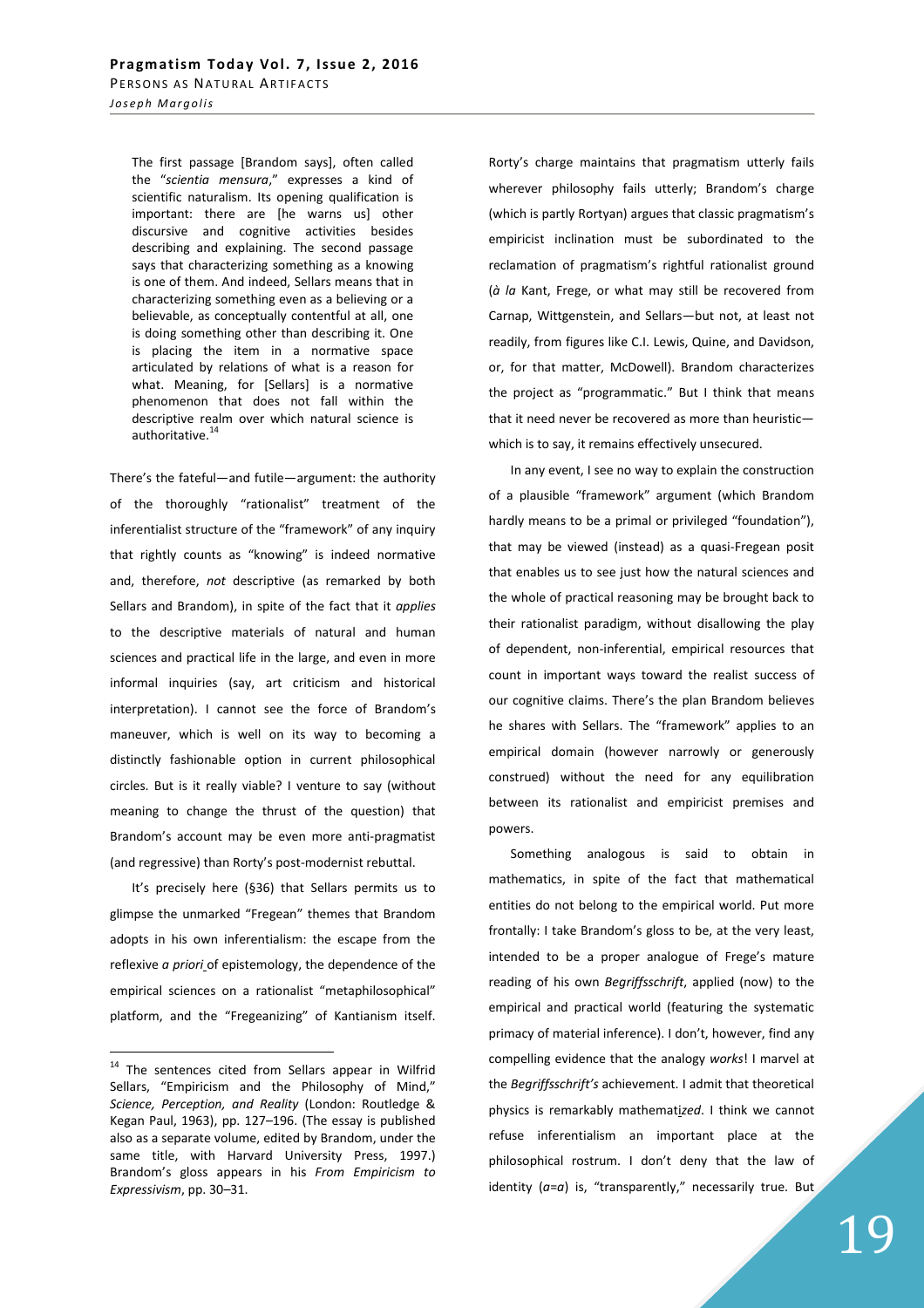the whole of the argument falls short of the mark in several decisive ways: for one thing, there's no real progress in demonstrating that pragmatic contexts must yield promisingly on the monotonicity matter; and, secondly, there seems to be no close-enough analogy between "metalinguistic" reasoning drawn (say) from physics and from arithmetic.

You must bear in mind that "*to place an item* in a normative space" (as Sellars has it) *is* to place *it* (consulting doxastic or cognitive attributions that characteristically trigger nonmonotonic complications) in a decidedly uncertain—possibly unmanageable—inferential space. (Sellars is cannily silent here: Brandom is bolder, decidedly more voluble, distinctly more adventurous and unguarded.) In any case, I find no satisfactory argument in either Brandom or Sellars, or among their champions. In fact, Brandom himself emphasizes the chronic nonmonotonicity of "framework" speculations; Sellars effectively ducks the question. I mean the question, whether "rational" constraints on the "framework" of inferences within one or another science or practice of pragmatic know-how can be convincingly treated as free of any perceptual or experiential or cognitionally qualified agentive considerations. Brandom's admission of the nonmonotonicity of such inferences would seem to belie any supposed such autonomy.

I therefore take the argument to fail, and with it the thesis of the would-be primacy of inferentialism itself: Brandom's doctrine cannot deliver the resource it promises: it puts in question pragmatism's animal grip on what has come to be called the realist "friction" of perception and experience. If you add to this the effect of the self-referential paradoxes of epistemology, the informal, fluxive, tacit, and abductive complexities of cognition, you become aware again of the completely unearned assurances of any would-be alliance between Kantian and Fregean rationalism. You must see that I'm combatting contemporary forms of rationalist regression in a post-Darwinian world. Hans Sluga pertinently reports that:

Frege believed that arithmetic is necessary for the justification of scientific induction. It is also necessary [he claims] for the formulation of the more abstract empirical laws. To prove that arithmetic truths are *a priori* is therefore to prove not just that there are isolated pieces of *a priori* knowledge, but that *a priori* knowledge is fundamental to empirical knowledge.<sup>15</sup>

Nevertheless, we must ask ourselves: should Frege's conviction be dismissed in the same spirit in which Quine dismisses the comic futility of Peirce's effort to support his infinitist fallibilism by the arithmetic of infinitesimals? Does Thomas Kuhn's now more-or-less admired conception of discontinuous paradigm shifts among the natural sciences count as a decisive objection to the presumption of Fregean "Thoughts"? I believe it should. Bear in mind that, in a relatively late paper (1918–19), "The Thought: A Logical Inquiry," Frege offers the following extraordinary claim:

All sciences have truth as their goal; but logic is concerned with it in a quite different way from this. It has much the same relation to truth as physics has to weight or heat. To discover truths is the task of all sciences: it falls to logic to discern the laws of truth.<sup>16</sup>

Extraordinary invention! What could possibly be said in support of, or in opposition to, the "extension" of the Fregean paradigm within ordinary science?

Of course, *if* Frege could have made the doctrine convincing, the *a priori* "ground" of science would have been confirmed. But is there any prospect of that? Here, the vulnerability of Frege's *a priori* more than matches the presumption of Kant's *a priori*. When, in *Making It Explicit*, Brandom qualifies his admiration for Wittgenstein's *Investigations*, by insisting that Wittgenstein was surely mistaken in denying that there *is* a "downtown" in a continually changing city—meaning

<sup>15</sup> Hans D. Sluga, *Gottlob Frege* (London: Routledge & Kegan Paul, 1980), p. 103.

 $^{16}$  Gottlob Frege, "The Thought: A Logical Inquiry," trans. A.M. and M. Quinton, in E.D. Klemke (ed.) *Essays on Frege* (Urbana: University of Illinois Press, 1968), pp. 507–535, at p. 507.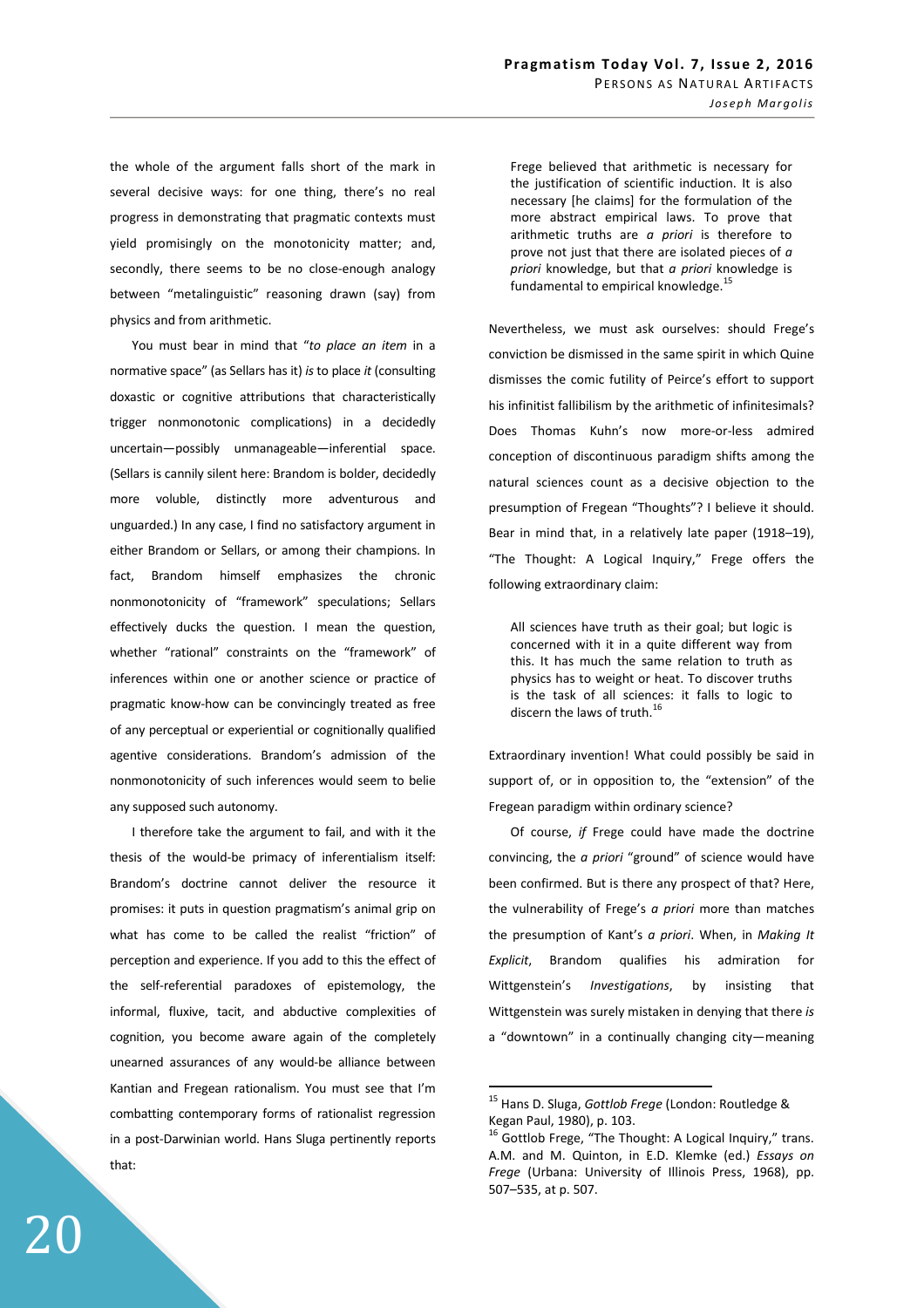by that metaphor, as I conjecture, that Wittgenstein failed to grasp the *Fregean* import of his own figurative comparison with the analysis of language (particularly, the analysis of language games)—he rides roughshod over Wittgenstein's more than dissatisfaction with what he (Wittgenstein) takes to be both Russell's and Frege's conceptual distortions.

I should perhaps also mention that it is relatively easy to see that Brandom largely follows Sellars in the latter's well-known, very early paper, "Language, Rules, and Behavior," (1949), in which Sellars is thinking of Frege's doctrine, but pursues it in application to what he seems to treat as Kant's anticipation of something akin to Frege's rigor; and yet Sellars does not (if I remember correctly) actually mention Frege in the paper, or offer more than an enthusiastic affirmation of a doctrine (in good part) close to the Fregean notion I've cited. Sellars attempts there to explicate what he means (I conjecture), reading Frege, or Kant with Frege in mind, when he says:

The mode of existence of a rule is as a generalization written in flesh and blood, or nerve and sinew, rather than pen and ink. A rule, existing in its proper element, has the logical form of a generalization. Yet a rule is not *merely* a generalization which is formulated in the language of intra-organic process…. What do [the] special features in the formulation of rules indicate [that is, terms like "correct," "proper," "right"]? They give expression to the fact that a rule is an embodied generalization, which, to speak loosely but suggestively, tends to make itself true. Better, it tends to inhibit the occurrence of such events as would falsify it.<sup>17</sup>

This may well be the most Fregean of Sellars's papers, though you sense its oblique indecision: what Sellars has in mind is the idea that, normatively, the laws of "thought" (Fregean "thoughts") are the necessary rules of truth, but that if we treat them only empirically, they may be denied or defied—which we may override only if

 $\overline{a}$ 

we grasp the rational function of the linguistic symbols we use in thinking "about *this* world in *every rule*regulated respect"<sup>18</sup>: that is, *a priori*, as necessarily true. As far as I can see, neither Sellars nor Brandom—nor Frege, nor Kant—fulfills the promise of the necessary laws of truth, which would yield something more than the hope that there must be an analogue of the main argument of the *Begriffsschrift* governing the sciences and ordinary discourse. I believe that that is simply a mistake—and that Sellars and Brandom have followed Frege over the philosophical cliff. The best advice seems to be to return at least to the final, more manageable, more rewarding empiricist informalities of Peirce (which I collect under the terms of abductive reasoning—or even within the terms of the mythic, the less than perspicuous exuberance of Dewey's and James's empiricisms). In any event, the connective argument is plainly missing. No one can point to the "metaphilosophical framework"—the analogue of the *Begriffsschrift* model—that may be shown to constrain all truth-seeking inquiries.

I reject the *scientia mensura* thesis as flatly false and unsupported by Sellars's own arguments. I have, elsewhere, shown that Sellars, effectively and fairly and against his own persuasion, undermines the likelihood that what he calls the "scientific image" will ever be able to replace (or eliminate) the conceptual vision of the socalled "manifest image"—in which such concepts as person, intentionality, normativity, language, and discursive cognition or judgment find their natural home.<sup>19</sup> We cannot do without these notions *and* they are obviously irreducible in their own right. (This single theme haunts all of my own arguments and begins to explain what, in the second lecture, I take up in the

<sup>17</sup> Wilfrid Sellars, "Language, Rules, and Behavior," *Pure Pragmatics and Possible Worlds: The Early Essays of Wilfrid Sellars*, ed, Jeffrey F. Sicha (Atascadero: Ridgeview, 1980, 2005), pp. 117–134, at p, 123.

<sup>&</sup>lt;sup>18</sup> Sellars, "Language, Rules, and Behavior," pp. 123-124.

<sup>&</sup>lt;sup>19</sup> See Sellars, "Empiricism and the Philosophy of Mind," p. 173. The argument appears in my "Reading Wilfrid Sellars's 'Philosophy and the Scientific Image of Man', with Robert Brandom at One's Side," forthcoming in *Wilfrid Sellars: Idealism and Realism* ed. Patrick Reider, with Bloomsbury Press. I address Peirce's abductive alternative in my *Toward a Metaphysics of Culture* (London: Routledge, 2016), Ch. 3.